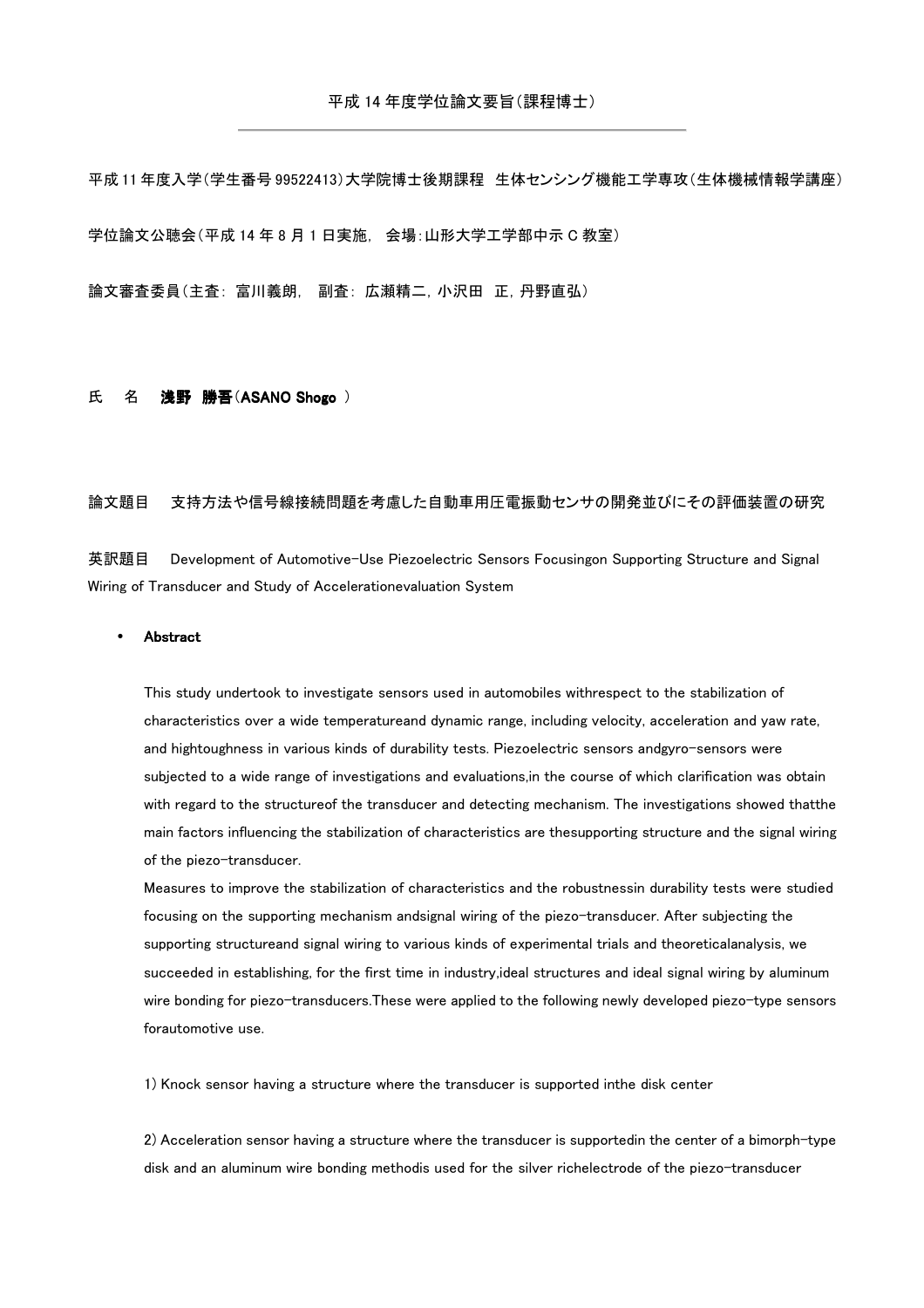3) Shear type acceleration sensor having a structure where the sensor issupported on a surface mount

4) Gyro sensor having a structure where a monolithic piezo-type tuning forkresonator is supported on a V-groove edge and an aluminum wire bonding methodis used for the chemical nickel electrode of the piezo-transducer

We also succeeded in developing an acceleration measurement system capableof generating sine wave motion down to as little as 0.0002G (0.2gal) atan ultra low frequency of 0.015Hz. The system can evaluate the thermal characteristicsof acceleration sensors at low, room, and high temperatures.

Measurementsconducted with the system proved that the newly developed piezo-type accelerationsensor is capable of sensing acceleration down to a minimum of 0.03Hz and0.0009G.

In order to contribute to progress in engineering, the author thus proposednew automotive-use piezoelectric sensors incorporating new supporting structuresand signal wiring as well as a new evaluation system.

## 論文内容要旨(和文)

圧電センサを自動車用として応用する場合の、広い温度範囲・広いダイナミックレンジでの特性の安定化、 耐久試験での高ロバスト化の方策を、特性に影響を及ぼす最大要因である圧電トランスデューサの支持法 とトランスデューサからの信号線接続に焦点を当てて解析し、新しい構造と接続方式を提案すると共に、そ の成果をノックセンサ・加速度センサ・振動ジャイロなどの力学量センサの形で具現化し、社会に提供した。

 又、自動車に特有な 0.1Hz、0.1G以下の超低周波数・超低Gの加速度を測定する評価システムも合わせて 提案・実用化することによって、自動車用圧電センサ構造と特性評価システムをトータルで提案し、工学へ 寄与した。

論文の要旨は以下の通りである。

1)自動車用圧電センサとして、ノックセンサ、加速度センサ及び振動ジャイロについて広く調査し、方式、構 造、検出メカニズムを明らかにすると共に、共通課題としてトランスデューサの支持構造と信号線取出し法と が、特性の安定化と耐久試験に対するロバスト性に最も影響する要因であることを明らかにした。

2)各種の支持方式について、理論解析と試作・評価の両面から検討し、特性の安定化と耐久試験でのロ バスト性を満足する複数の支持方式を確立すると共に、それらの支持方式を踏まえた下記圧電応用センサ の開発・研究を実施した。

 ・ノックセンサ:テンション・コンプレッション型圧電応用として、高感度化と特性の安定化及び耐久試験に 対する高ロバスト性を同時に満足するディスク中心固定支持方式と片持梁支持方式の支持構造を確立した。

 ・加速度センサ:テンション・コンプレッション型圧電応用として、ノックセンサ支持方式を進化させたバイモ ルフ型ディスク中心固定支持方式を、シェア型圧電応用として、表面実装型支持方式の支持構造を確立し た。

・振動ジャイロ:\_V溝エッジ固定支持方式の支持構造を確立した。

\_面内・面垂直分極を併用した圧電一体音叉型振動子を確立した。